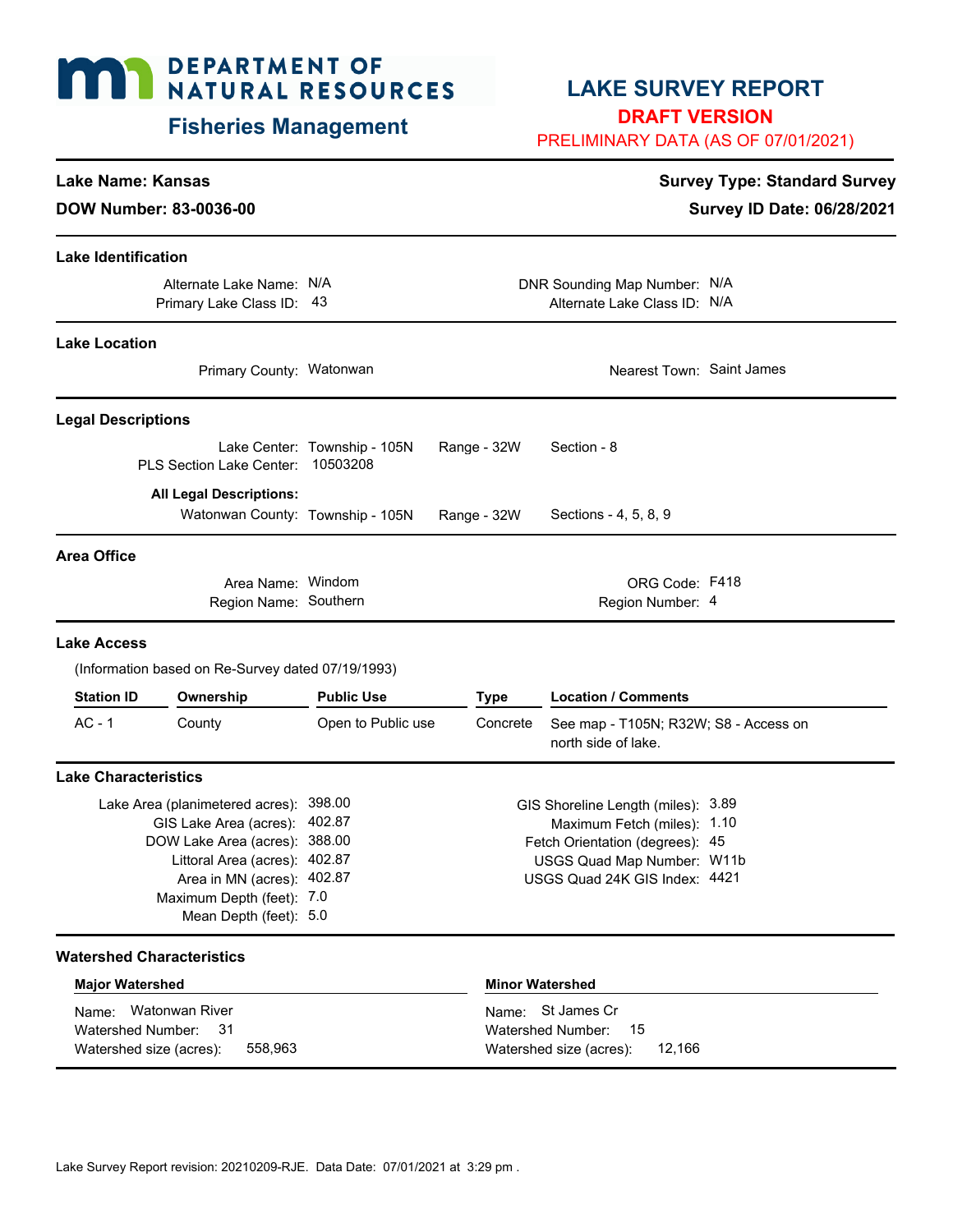#### **Surveys and Investigations**

|                                     | Re-Survey: 07/16/2001, 07/19/1993, 07/23/1984.                                                              |
|-------------------------------------|-------------------------------------------------------------------------------------------------------------|
|                                     | Population Assessment: 07/15/2013, 07/13/2009, 07/11/2005, 07/21/1997, 07/17/1989.                          |
|                                     | Special Assessment: 07/15/2013, 09/21/1999, 10/30/1997, 08/27/1948.                                         |
| Winter Kill Assessment: 05/06/2008. |                                                                                                             |
|                                     | Dissolved Oxygen Check: 02/11/2016, 02/24/2015, 01/03/2014, 12/28/2012, 02/14/2012, 12/29/2010, 01/12/2010. |
|                                     | <b>Standard Survey: 06/28/2021, 07/09/2017.</b>                                                             |
|                                     | Targeted Survey: 09/01/2020, 02/03/2020, 09/10/2019, 01/10/2019, 10/01/2018, 01/18/2018.                    |

#### **Current Water Level**

| <b>Station ID</b> | Date       | ∟evel | <b>Reading (feet)</b> | <b>Reading Type</b>      |
|-------------------|------------|-------|-----------------------|--------------------------|
| BM                | 06/29/2021 | _ow   | $-2.00$               | Above or below Benchmark |

#### **Benchmark and Gauge Descriptions / Locations**

| <b>Station ID</b> | <b>Location Description</b>                               |
|-------------------|-----------------------------------------------------------|
| BM -              | Below top of center I beam of outlet dam (Hodgins, 2013). |

#### **Water Level History - Readings**

| <b>Station ID</b> | Date       | Level  | <b>Reading (feet)</b> | <b>Reading Type</b>      |
|-------------------|------------|--------|-----------------------|--------------------------|
| <b>BM - 1</b>     | 06/29/2021 | Low    | -2.00                 | Above or below Benchmark |
|                   | 07/16/2013 | Normal | $-3.55$               | Above or below Benchmark |
|                   | 07/16/2009 | N/A    | -3.50                 | Above or below Benchmark |
| $GA - 1$          | 07/12/2017 | Normal | 4.30                  | Direct Gauge Reading     |

#### **Water Level History - Station Summary**

|                   | <b>Minimum Level</b> |            | <b>Maximum Level</b> |             | Range  | Average      | <b>Reading Type</b>                |
|-------------------|----------------------|------------|----------------------|-------------|--------|--------------|------------------------------------|
| <b>Station ID</b> | Feet                 | Date       | Feet                 | <b>Date</b> | (feet) | Level (feet) | (and number of readings)           |
| BM - 1            | $-3.55$              | 07/16/2013 | $-2.00$              | 06/29/2021  | 1.55   |              | -3.02 Above or below Benchmark (3) |
| GA - 1            | 4.30                 | 07/12/2017 | 4.30                 | 07/12/2017  | 0.00   |              | 4.30 Direct Gauge Reading (1)      |

#### **Dissolved Oxygen and Temperature Profile of Lake Water**

| <b>Station ID</b> | <b>Sampling</b><br><b>Date</b> | <b>Bottom Depth</b><br>(Feet) | <b>Sample</b><br>Depth (Feet) | Water<br>Temperature (°F) | <b>Dissolved</b><br>Oxygen (ppm) |
|-------------------|--------------------------------|-------------------------------|-------------------------------|---------------------------|----------------------------------|
| $WO - 1$          | 06/28/2021                     | 6.5                           | Surface                       | 78.1                      | 8.9                              |
|                   |                                |                               | 1.0                           | 77.5                      | 8.9                              |
|                   |                                |                               | 2.0                           | 75.4                      | 7.5                              |
|                   |                                |                               | 3.0                           | 74.8                      | 7.2                              |
|                   |                                |                               | 4.0                           | 74.1                      | 6.4                              |
|                   |                                |                               | 5.0                           | 73.9                      | 6.1                              |
|                   |                                |                               | 6.0                           | 73.9                      | 5.6                              |

#### **Field Measurements of Water Quality**

|                   | Sampling    | Sample       | Secchi<br><b>Depth</b> | Field | <b>Alkalinity</b> |                    |                    |
|-------------------|-------------|--------------|------------------------|-------|-------------------|--------------------|--------------------|
| <b>Station ID</b> | <b>Date</b> | Depth (Feet) | (Feet)                 | рH    | (ppm)             | <b>Water Color</b> | <b>Color Cause</b> |
| $WO - 1$          | 06/28/2021  | Surface      | 0.7                    | 8.30  | 280               | Brown Grn          | Algae              |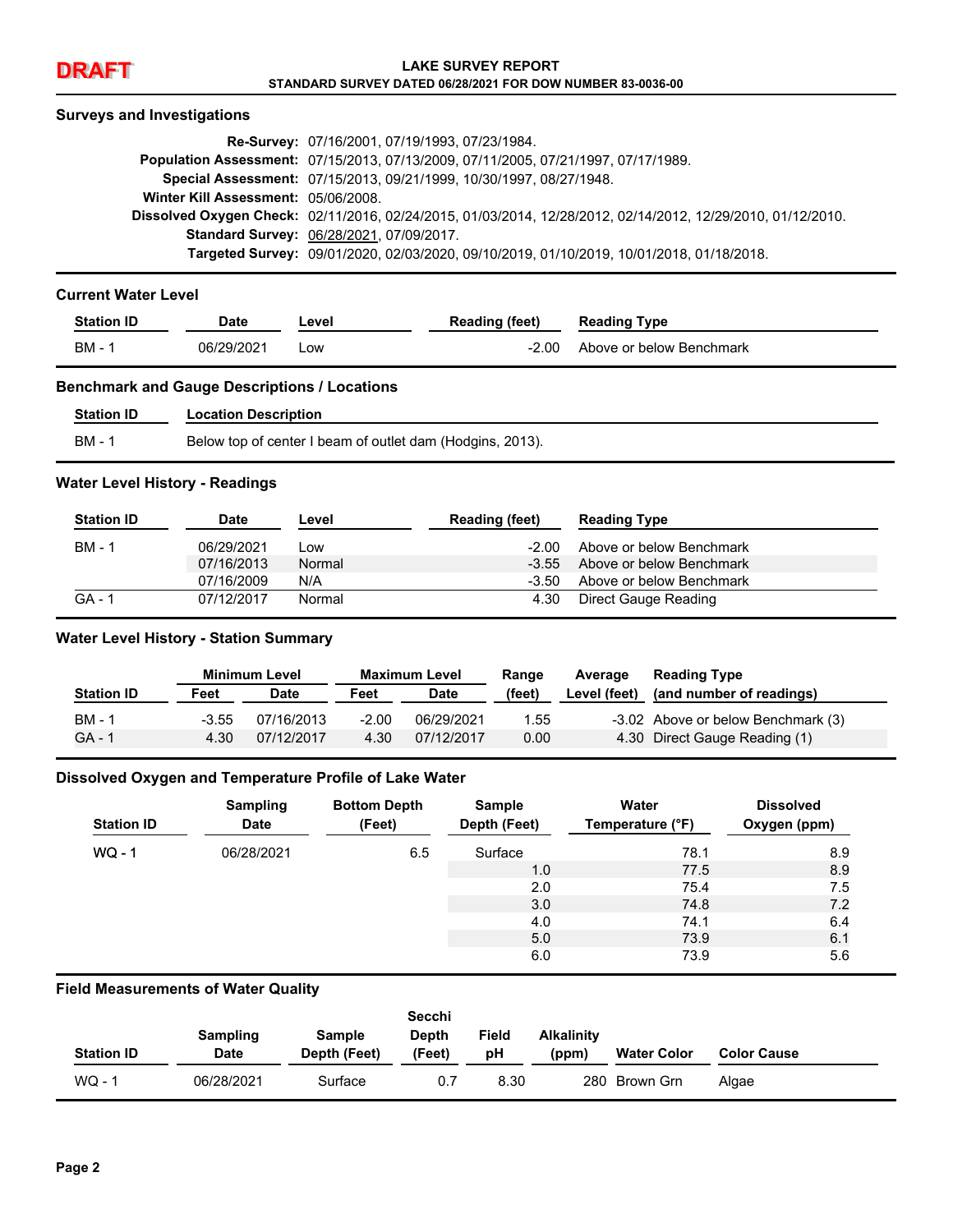### **Net Catch Summary by Numbers for GN**

#### **Standard gill net sets**

| Number of Sets: 2          |  |
|----------------------------|--|
| First Set Date: 06/28/2021 |  |
| Last Lift Date: 06/30/2021 |  |
| Target Species: N/A        |  |

|            |                         |                   |                       |       | Quartiles for Lake Class 43*   |        |
|------------|-------------------------|-------------------|-----------------------|-------|--------------------------------|--------|
| Abbr       | <b>Species</b>          | <b>Total Fish</b> | <b>Number Per Set</b> | 25%   | 50%                            | 75%    |
| <b>BIB</b> | <b>Bigmouth Buffalo</b> |                   | 0.50                  | 0.75  | 2.58                           | 6.96   |
| <b>BLB</b> | <b>Black Bullhead</b>   | 219               | 109.50                | 30.34 | 75.58                          | 150.62 |
| <b>BLC</b> | <b>Black Crappie</b>    | 111               | 55.50                 | 1.41  | 3.71                           | 13.75  |
| <b>CAP</b> | Common Carp             | 36                | 18.00                 | 1.00  | 3.33                           | 13.75  |
| <b>FRD</b> | Freshwater Drum         | 97                | 48.50                 | 0.50  | 2.56                           | 8.33   |
| NOP        | Northern Pike           | 3                 | 1.50                  | 1.08  | 3.00                           | 8.00   |
| <b>WAE</b> | Walleye                 | 107               | 53.50                 | 2.28  | 6.83                           | 18.06  |
| <b>WTS</b> | <b>White Sucker</b>     |                   | 0.50                  | 0.81  | 2.33                           | 6.50   |
| <b>YEP</b> | <b>Yellow Perch</b>     | 89                | 44.50                 | 2.65  | 8.00                           | 25.00  |
|            |                         | Total Fish/Set:   | 332.00                |       | * Quartiles for Number Per Set |        |

#### **Net Catch Summary by Weight for GN**

#### **Standard gill net sets**

|            |                         | <b>Total Weight</b>    | <b>Pounds</b> | Mean   |      | Quartiles for Lake Class 43* |      |
|------------|-------------------------|------------------------|---------------|--------|------|------------------------------|------|
| Abbr       | <b>Species</b>          | (Pounds)               | Per Set       | Weight | 25%  | 50%                          | 75%  |
| <b>BIB</b> | <b>Bigmouth Buffalo</b> | 8.49                   | 4.24          | 8.49   | N/A  | N/A                          | N/A  |
| <b>BLB</b> | <b>Black Bullhead</b>   | 47.17                  | 23.59         | 0.22   | 0.17 | 0.26                         | 0.39 |
| <b>BLC</b> | <b>Black Crappie</b>    | 10.89                  | 5.45          | 0.10   | 0.16 | 0.25                         | 0.35 |
| CAP        | Common Carp             | 34.79                  | 17.40         | 0.97   | 0.81 | 1.98                         | 3.70 |
| <b>FRD</b> | <b>Freshwater Drum</b>  | 14.39                  | 7.19          | 0.15   | 0.40 | 0.82                         | 1.67 |
| <b>NOP</b> | Northern Pike           | 13.62                  | 6.81          | 4.54   | 1.82 | 2.50                         | 3.35 |
| <b>WAE</b> | Walleye                 | 221.72                 | 110.86        | 2.07   | 1.01 | 1.53                         | 2.30 |
| <b>WTS</b> | <b>White Sucker</b>     | 0.62                   | 0.31          | 0.62   | 0.93 | 1.58                         | 2.02 |
| <b>YEP</b> | <b>Yellow Perch</b>     | 14.97                  | 7.48          | 0.17   | 0.13 | 0.21                         | 0.31 |
|            |                         | Total Pounds Fish/Set: | 183.33        |        |      | * Quartiles for Mean Weight  |      |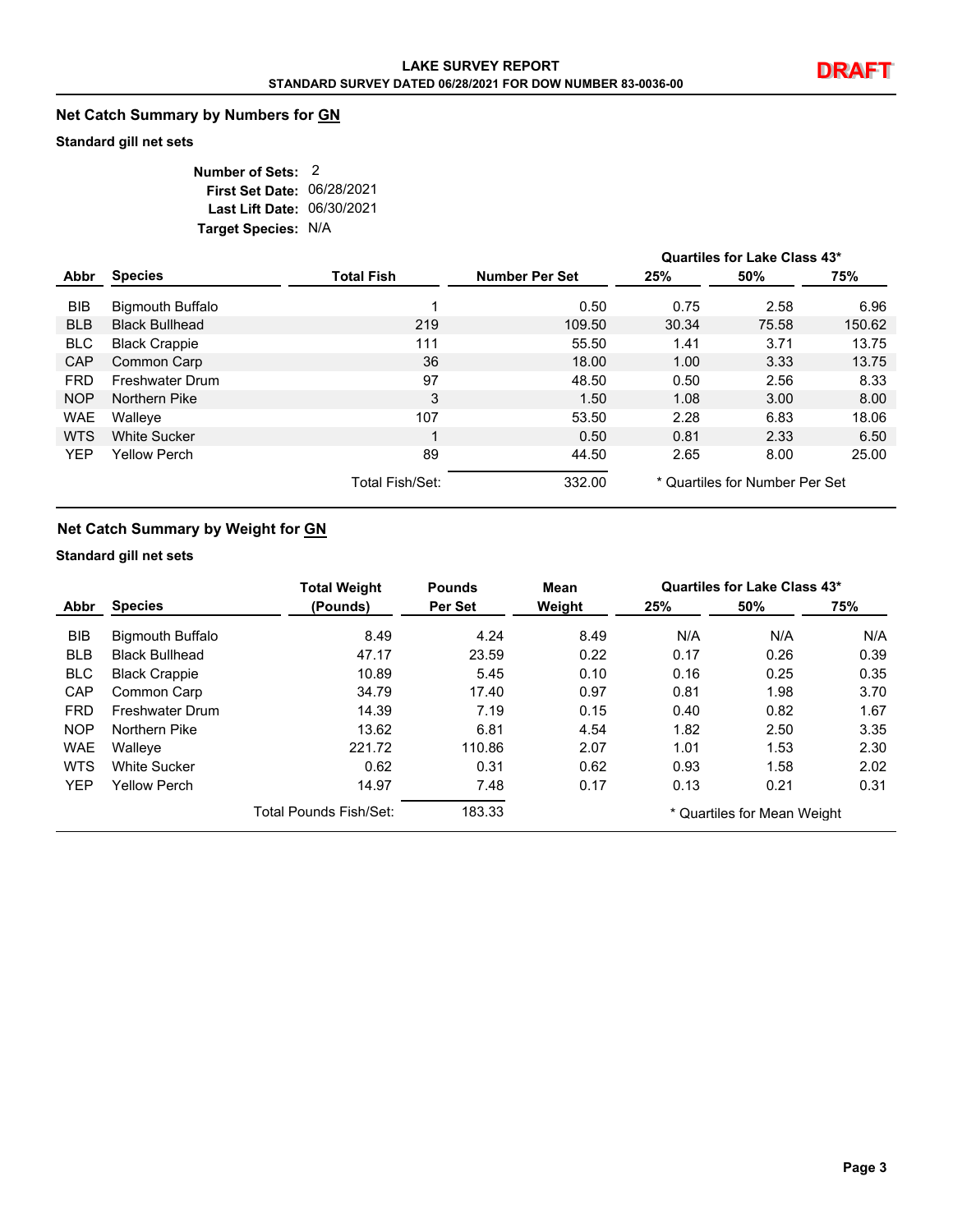#### **Net Catch Summary by Numbers for TN**

#### **Standard 3/4-in mesh, double frame trap net sets**

| Number of Sets: 9          |  |
|----------------------------|--|
| First Set Date: 06/28/2021 |  |
| Last Lift Date: 07/01/2021 |  |
| Target Species: N/A        |  |

|            |                         |                   |                       | Quartiles for Lake Class 43* |                                |        |
|------------|-------------------------|-------------------|-----------------------|------------------------------|--------------------------------|--------|
| Abbr       | <b>Species</b>          | <b>Total Fish</b> | <b>Number Per Set</b> | 25%                          | 50%                            | 75%    |
| <b>BIB</b> | <b>Bigmouth Buffalo</b> | 5                 | 0.56                  | 0.17                         | 0.38                           | 1.04   |
| <b>BLB</b> | <b>Black Bullhead</b>   | 180               | 20.00                 | 11.50                        | 42.00                          | 132.61 |
| <b>BLC</b> | <b>Black Crappie</b>    | 65                | 7.22                  | 1.17                         | 4.88                           | 20.50  |
| <b>BLG</b> | Bluegill                | 8                 | 0.89                  | 1.17                         | 3.89                           | 20.00  |
| <b>CAP</b> | Common Carp             | 19                | 2.11                  | 1.00                         | 2.44                           | 5.51   |
| <b>FRD</b> | <b>Freshwater Drum</b>  | 85                | 9.44                  | 0.23                         | 0.92                           | 3.25   |
| <b>GSF</b> | Green Sunfish           | 2                 | 0.22                  | 0.15                         | 0.25                           | 1.94   |
| <b>NOP</b> | Northern Pike           | $\overline{c}$    | 0.22                  | N/A                          | N/A                            | N/A    |
| <b>OSS</b> | Orangespotted Sunfish   | 5                 | 0.56                  | N/A                          | N/A                            | N/A    |
| <b>WAE</b> | Walleye                 | 1                 | 0.11                  | 0.50                         | 1.33                           | 2.95   |
| <b>WTS</b> | <b>White Sucker</b>     | $\mathbf{1}$      | 0.11                  | 0.34                         | 0.88                           | 2.58   |
| YEB.       | Yellow Bullhead         | $\overline{ }$    | 0.11                  | 0.50                         | 1.13                           | 2.50   |
| <b>YEP</b> | <b>Yellow Perch</b>     | 39                | 4.33                  | 0.33                         | 1.37                           | 3.76   |
|            |                         | Total Fish/Set:   | 45.89                 |                              | * Quartiles for Number Per Set |        |

## **Net Catch Summary by Weight for TN**

#### **Standard 3/4-in mesh, double frame trap net sets**

|            |                         | <b>Total Weight</b>    | <b>Pounds</b> | Mean   | Quartiles for Lake Class 43* |      |      |
|------------|-------------------------|------------------------|---------------|--------|------------------------------|------|------|
| Abbr       | <b>Species</b>          | (Pounds)               | Per Set       | Weight | 25%                          | 50%  | 75%  |
| <b>BIB</b> | <b>Bigmouth Buffalo</b> | 25.85                  | 2.87          | 5.17   | 2.56                         | 3.75 | 5.83 |
| <b>BLB</b> | <b>Black Bullhead</b>   | 151.99                 | 16.89         | 0.84   | 0.18                         | 0.28 | 0.40 |
| <b>BLC</b> | <b>Black Crappie</b>    | 10.34                  | 1.15          | 0.16   | 0.22                         | 0.34 | 0.50 |
| <b>BLG</b> | Bluegill                | 2.73                   | 0.30          | 0.34   | 0.13                         | 0.24 | 0.39 |
| CAP        | Common Carp             | 10.82                  | 1.20          | 0.57   | 1.42                         | 2.92 | 4.58 |
| <b>FRD</b> | Freshwater Drum         | 23.53                  | 2.61          | 0.28   | 0.28                         | 0.60 | 0.95 |
| <b>GSF</b> | Green Sunfish           | 0.25                   | 0.03          | 0.12   | 0.09                         | 0.11 | 0.24 |
| <b>NOP</b> | Northern Pike           | 6.17                   | 0.69          | 3.09   | N/A                          | N/A  | N/A  |
| <b>OSS</b> | Orangespotted Sunfish   | 0.12                   | 0.01          | 0.02   | N/A                          | N/A  | N/A  |
| <b>WAE</b> | Walleye                 | 2.43                   | 0.27          | 2.43   | 0.82                         | 1.44 | 2.28 |
| <b>WTS</b> | <b>White Sucker</b>     | 1.54                   | 0.17          | 1.54   | 1.05                         | 1.47 | 2.04 |
| <b>YEB</b> | Yellow Bullhead         | 0.81                   | 0.09          | 0.81   | 0.31                         | 0.48 | 0.67 |
| <b>YEP</b> | <b>Yellow Perch</b>     | 6.52                   | 0.72          | 0.17   | 0.11                         | 0.18 | 0.30 |
|            |                         | Total Pounds Fish/Set: | 27.01         |        | * Quartiles for Mean Weight  |      |      |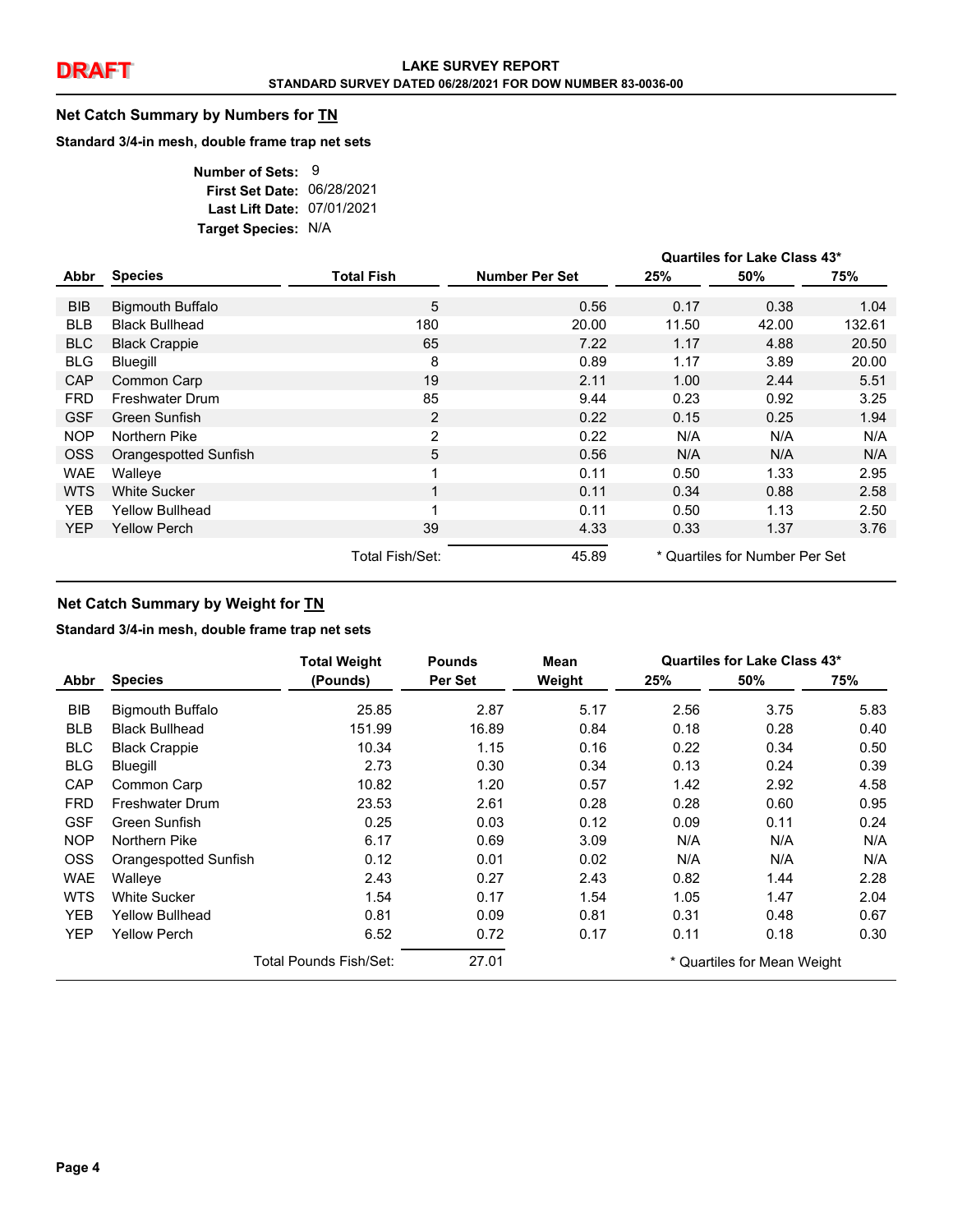#### **Length Frequency Distribution for GN**

#### **Standard gill net sets**

(Field work conducted between 06/28/2021 and 06/30/2021)

|                                | BIB            | <b>BLB</b>     | <b>BLC</b>     | <b>CAP</b>               | <b>FRD</b>     | <b>NOP</b>               | <b>WAE</b>              | <b>WTS</b> | <b>YEP</b>     |
|--------------------------------|----------------|----------------|----------------|--------------------------|----------------|--------------------------|-------------------------|------------|----------------|
| < 3.00                         |                |                |                |                          |                |                          |                         |            |                |
| $3.00 - 3.49$                  |                |                | $\overline{a}$ | L,                       |                | $\overline{a}$           |                         |            |                |
| $3.50 - 3.99$                  |                |                | ٠              |                          |                | ٠                        | -                       |            |                |
| $4.00 - 4.49$                  |                | 9              | 22             |                          |                |                          |                         |            |                |
| $4.50 - 4.99$                  |                | 82             | 11             |                          |                |                          |                         |            |                |
| $5.00 - 5.49$                  |                | 47             | 8              |                          |                |                          |                         |            |                |
| $5.50 - 5.99$                  |                | 17             | 43             |                          |                |                          |                         |            | 2              |
| $6.00 - 6.49$                  | ٠              | 10             | 16             |                          | -              |                          | -                       |            | 12             |
| $6.50 - 6.99$                  |                | 5              | 8              | $\overline{a}$           | 7              |                          | -                       |            | 21             |
| 7.00 - 7.49                    |                | 1              | 1              | L,                       | 50             |                          | -                       |            | 22             |
| $7.50 - 7.99$                  |                | $\overline{c}$ |                | L,                       | 34             |                          |                         |            | 12             |
| $8.00 - 8.49$                  |                | 3              |                | ÷,                       | 6              |                          |                         |            | 9              |
| $8.50 - 8.99$                  |                | 1              |                | 2                        | $\overline{a}$ |                          | -                       |            | 4              |
| $9.00 - 9.49$                  |                | $\overline{a}$ |                | 6                        | 1              |                          |                         |            | 4              |
| $9.50 - 9.99$                  |                | $\overline{a}$ |                | 1                        | $\overline{a}$ |                          |                         |            | $\overline{c}$ |
| 10.00 - 10.49                  |                | 2              |                | $\overline{2}$           |                |                          |                         |            |                |
| 10.50 - 10.99                  |                | 8              |                | 4                        |                |                          |                         |            |                |
| 11.00 - 11.49                  | $\overline{a}$ | 15             | Ĭ.             | 5                        |                | $\overline{\phantom{a}}$ | 1                       | 1          |                |
| 11.50 - 11.99                  |                | 10             | 1              | 5                        |                |                          |                         |            |                |
| 12.00 - 12.99                  |                | 6              | $\overline{a}$ | 8                        |                |                          | 1                       |            |                |
| 13.00 - 13.99                  |                |                |                | 1                        |                |                          |                         |            |                |
| 14.00 - 14.99                  |                | L,             |                | $\overline{a}$           |                | $\overline{a}$           | $\overline{2}$          |            |                |
| 15.00 - 15.99                  |                | $\overline{a}$ |                | $\overline{\phantom{0}}$ |                | $\overline{\phantom{a}}$ | 20                      |            |                |
|                                |                |                |                |                          |                |                          | 29                      |            |                |
| 16.00 - 16.99<br>17.00 - 17.99 |                |                |                |                          |                | $\overline{a}$           | 9                       |            |                |
| 18.00 - 18.99                  |                |                |                |                          |                | $\overline{a}$           | 17                      |            |                |
| 19.00 - 19.99                  |                |                |                | $\overline{a}$           |                | $\overline{a}$           | 12                      |            |                |
| 20.00 - 20.99                  |                | $\overline{a}$ |                | 1                        |                | $\overline{a}$           | 10                      |            |                |
| 21.00 - 21.99                  |                |                |                | $\overline{\phantom{0}}$ |                | $\overline{a}$           | 3                       |            |                |
| 22.00 - 22.99                  |                |                |                | $\overline{a}$           |                | 1                        | $\overline{2}$          |            |                |
| 23.00 - 23.99                  |                |                |                |                          |                |                          | 1                       |            |                |
| 24.00 - 24.99                  | 1              |                |                | $\overline{a}$           |                |                          |                         |            |                |
| 25.00 - 25.99                  |                | $\overline{a}$ |                | 1                        |                |                          | -                       |            |                |
| 26.00 - 26.99                  |                |                |                |                          |                |                          |                         |            |                |
| 27.00 - 27.99                  |                |                |                |                          |                |                          |                         |            |                |
| 28.00 - 28.99                  |                |                |                |                          |                | 1                        |                         |            |                |
| 29.00 - 29.99                  |                |                |                |                          |                | 1                        |                         |            |                |
| $30.00 - 30.99$                |                |                |                |                          |                | $\overline{\phantom{a}}$ |                         |            |                |
| 31.00 - 31.99                  |                |                |                |                          |                |                          |                         |            |                |
| 32.00 - 32.99                  |                |                |                |                          |                |                          |                         |            |                |
| 33.00 - 33.99                  |                |                |                |                          |                |                          |                         |            |                |
| 34.00 - 34.99                  |                |                |                |                          |                |                          |                         |            |                |
| 35.00 - 35.99                  |                |                |                |                          |                |                          |                         |            |                |
| $=$ > 36.00                    |                |                |                |                          |                |                          |                         |            |                |
|                                |                |                |                |                          |                |                          |                         |            |                |
|                                | <b>BIB</b>     | <b>BLB</b>     | <b>BLC</b>     | <b>CAP</b>               | <b>FRD</b>     | <b>NOP</b>               | <b>WAE</b>              | <b>WTS</b> | <b>YEP</b>     |
| Total                          | 1              | 218            | 110            | 36                       | 98             | 3                        | 107                     | 1          | 88             |
| Min. Length                    | 24.06          | 4.29           | 4.02           | 8.90                     | 6.54           | 22.20                    | 11.02                   | 11.22      | 5.98           |
| Max. Length                    | 24.06          | 12.64          | 11.89          | 25.35                    | 9.09           | 29.37                    | 23.82                   | 11.22      | 9.80           |
| Mean Length                    | 24.06          | 7.64           | 5.57           | 11.64                    | 7.47           | 26.68                    | 17.63                   | 11.22      | 7.37           |
| # Measured                     | $\mathbf 1$    | 115            | 97             | 36                       | 67             | 3                        | 105                     | 1          | 84             |
| No Lengths for                 | $\pmb{0}$      | 104            | 14             | 0                        | 30             | 0                        | $\overline{\mathbf{c}}$ | $\pmb{0}$  | 5              |

**Note:** Unless all fish were measured in the catch, totals shown for some length-frequency distributions may differ from the total number of fish in the catch, due to rounding of fractions used in the estimation of length frequency from a subsample of measured fish.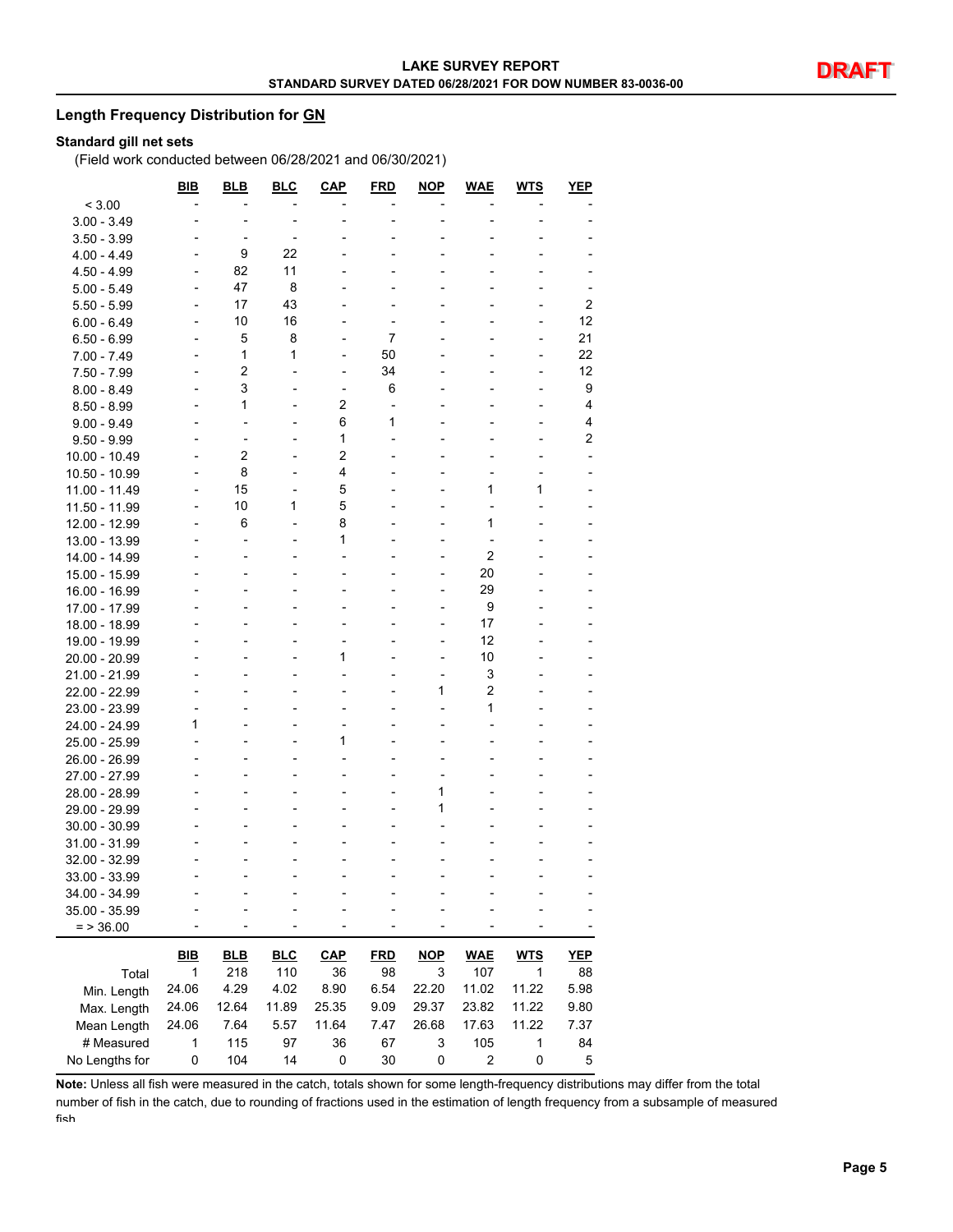#### **Length Frequency Distribution for TN**

#### **Standard 3/4-in mesh, double frame trap net sets**

(Field work conducted between 06/28/2021 and 07/01/2021)

|                | <b>BIB</b>  | <b>BLB</b>              | <b>BLC</b>     | <b>BLG</b>     | <b>CAP</b>     | <b>FRD</b> | <b>GSF</b>     | <b>NOP</b>     | <u>OSS</u>     | <b>WAE</b>   | <b>WTS</b>   | YEB          | YEP                       |
|----------------|-------------|-------------------------|----------------|----------------|----------------|------------|----------------|----------------|----------------|--------------|--------------|--------------|---------------------------|
| < 3.00         |             |                         |                |                |                |            |                |                |                |              |              |              |                           |
| $3.00 - 3.49$  |             |                         |                | 1              |                |            |                |                | 4              |              |              |              |                           |
| $3.50 - 3.99$  |             |                         |                | 1              |                |            |                |                | 1              |              |              |              |                           |
| $4.00 - 4.49$  |             |                         |                |                |                |            |                |                |                |              |              |              |                           |
| $4.50 - 4.99$  |             | 5                       | 1              |                |                |            | 1              |                |                |              |              |              |                           |
| $5.00 - 5.49$  |             | 4                       | 4              |                |                |            |                |                |                |              |              |              |                           |
| $5.50 - 5.99$  |             | 5                       | 9              |                |                | 1          | 1              |                |                |              |              |              | 5                         |
| $6.00 - 6.49$  |             | ÷,                      | 33             | 1              |                | 5          |                |                |                |              |              |              | 6                         |
| $6.50 - 6.99$  |             | 2                       | 13             |                |                | 6          |                |                |                |              |              |              | 3                         |
| $7.00 - 7.49$  |             | ä,                      | $\overline{2}$ | 1              |                | 40         |                |                |                |              |              |              | 11                        |
| 7.50 - 7.99    |             | 2                       | ÷,             | 1              | ÷,             | 26         |                |                |                |              |              |              | $\sqrt{2}$                |
| $8.00 - 8.49$  |             | 1                       |                | $\overline{a}$ | 2              | 4          |                |                |                |              |              |              | 4                         |
| $8.50 - 8.99$  |             |                         |                | 3              | 1              |            |                |                |                |              |              |              | 3                         |
| $9.00 - 9.49$  |             |                         |                |                | 1              |            |                |                |                |              |              |              | $\boldsymbol{2}$          |
| $9.50 - 9.99$  |             |                         | 1              |                | 2              |            |                |                |                |              |              |              |                           |
| 10.00 - 10.49  |             | 1                       |                |                | 4              |            |                |                |                |              |              |              | $\mathbf{1}$              |
| 10.50 - 10.99  |             | 9                       | 1              |                | $\overline{2}$ |            |                |                |                |              |              |              | 1                         |
| 11.00 - 11.49  |             | 45                      |                |                | 6              |            |                |                |                |              |              | 1            |                           |
| 11.50 - 11.99  |             | 59                      | 1              |                | 1              |            |                |                |                |              |              |              |                           |
| 12.00 - 12.99  |             | 46                      |                |                |                |            |                |                |                |              |              |              |                           |
| 13.00 - 13.99  |             | $\overline{\mathbf{c}}$ |                |                |                |            |                |                |                |              |              |              |                           |
| 14.00 - 14.99  |             | 1                       |                |                |                |            |                |                |                |              |              |              |                           |
| 15.00 - 15.99  |             |                         |                |                |                |            |                |                |                |              |              |              |                           |
| 16.00 - 16.99  |             |                         |                |                |                |            |                |                |                |              |              |              |                           |
| 17.00 - 17.99  |             |                         |                |                |                |            |                |                |                |              |              |              |                           |
| 18.00 - 18.99  | 1           |                         |                |                |                | 3          |                |                |                |              |              |              |                           |
| 19.00 - 19.99  |             |                         |                |                |                |            |                | 1              |                | 1            |              |              |                           |
| 20.00 - 20.99  | 3           |                         |                |                |                |            |                |                |                |              |              |              |                           |
| 21.00 - 21.99  |             |                         |                |                |                |            |                |                |                |              |              |              |                           |
| 22.00 - 22.99  | 1           |                         |                |                |                |            |                |                |                |              |              |              |                           |
| 23.00 - 23.99  |             |                         |                |                |                |            |                |                |                |              |              |              |                           |
| 24.00 - 24.99  |             |                         |                |                |                |            |                |                |                |              |              |              |                           |
| 25.00 - 25.99  |             |                         |                |                |                |            |                | 1              |                |              |              |              |                           |
| 26.00 - 26.99  |             |                         |                |                |                |            |                |                |                |              |              |              |                           |
| 27.00 - 27.99  |             |                         |                |                |                |            |                |                |                |              |              |              |                           |
| 28.00 - 28.99  |             |                         |                |                |                |            |                |                |                |              |              |              |                           |
| 29.00 - 29.99  |             |                         |                |                |                |            |                |                |                |              |              |              |                           |
| 30.00 - 30.99  |             |                         |                |                |                |            |                |                |                |              |              |              |                           |
| 31.00 - 31.99  |             |                         |                |                |                |            |                |                |                |              |              |              |                           |
| 32.00 - 32.99  |             |                         |                |                |                |            |                |                |                |              |              |              |                           |
| 33.00 - 33.99  |             |                         |                |                |                |            |                |                |                |              |              |              |                           |
| 34.00 - 34.99  |             |                         |                |                |                |            |                |                |                |              |              |              |                           |
| 35.00 - 35.99  |             |                         |                |                |                |            |                |                |                |              |              |              |                           |
| $=$ > 36.00    |             |                         |                |                |                |            |                |                |                |              |              |              |                           |
|                |             |                         |                |                |                |            |                |                |                |              |              |              |                           |
|                | BIB         | <b>BLB</b>              | <b>BLC</b>     | <b>BLG</b>     | CAP            | <b>FRD</b> | <b>GSF</b>     | $NOP$          | <u>OSS</u>     | <b>WAE</b>   | <b>WTS</b>   | YEB          | YEP                       |
| Total          | 5           | 182                     | 65             | 8              | 19             | 85         | $\overline{c}$ | $\overline{c}$ | $\overline{5}$ | $\mathbf{1}$ | $\mathbf{1}$ | $\mathbf{1}$ | 38                        |
| Min. Length    | 18.62       | 4.65                    | 4.65           | 3.39           | 8.23           | 5.75       | 4.76           | 19.76          | 3.03           | 19.69        | 16.10        | 11.42        | 5.51                      |
| Max. Length    | 22.91       | 14.09                   | 11.81          | 8.98           | 11.81          | 18.94      | 5.55           | 25.28          | 3.62           | 19.69        | 16.10        | 11.42        | 10.94                     |
| Mean Length    | 20.55       | 11.03                   | 6.42           | 6.82           | 10.34          | 7.79       | 5.16           | 22.52          | 3.27           | 19.69        | 16.10        | 11.42        | 7.43                      |
| # Measured     | $\mathbf 5$ | 117                     | 64             | 8              | 19             | 73         | 2              | 2              | 4              | $\mathbf{1}$ | 1            | $\mathbf{1}$ | 36                        |
| No Lengths for | $\pmb{0}$   | 63                      | $\mathbf{1}$   | $\pmb{0}$      | $\pmb{0}$      | 12         | 0              | 0              | 1              | 0            | $\pmb{0}$    | 0            | $\ensuremath{\mathsf{3}}$ |

**Note:** Unless all fish were measured in the catch, totals shown for some length-frequency distributions may differ from the total number of fish in the catch, due to rounding of fractions used in the estimation of length frequency from a subsample of measured fish.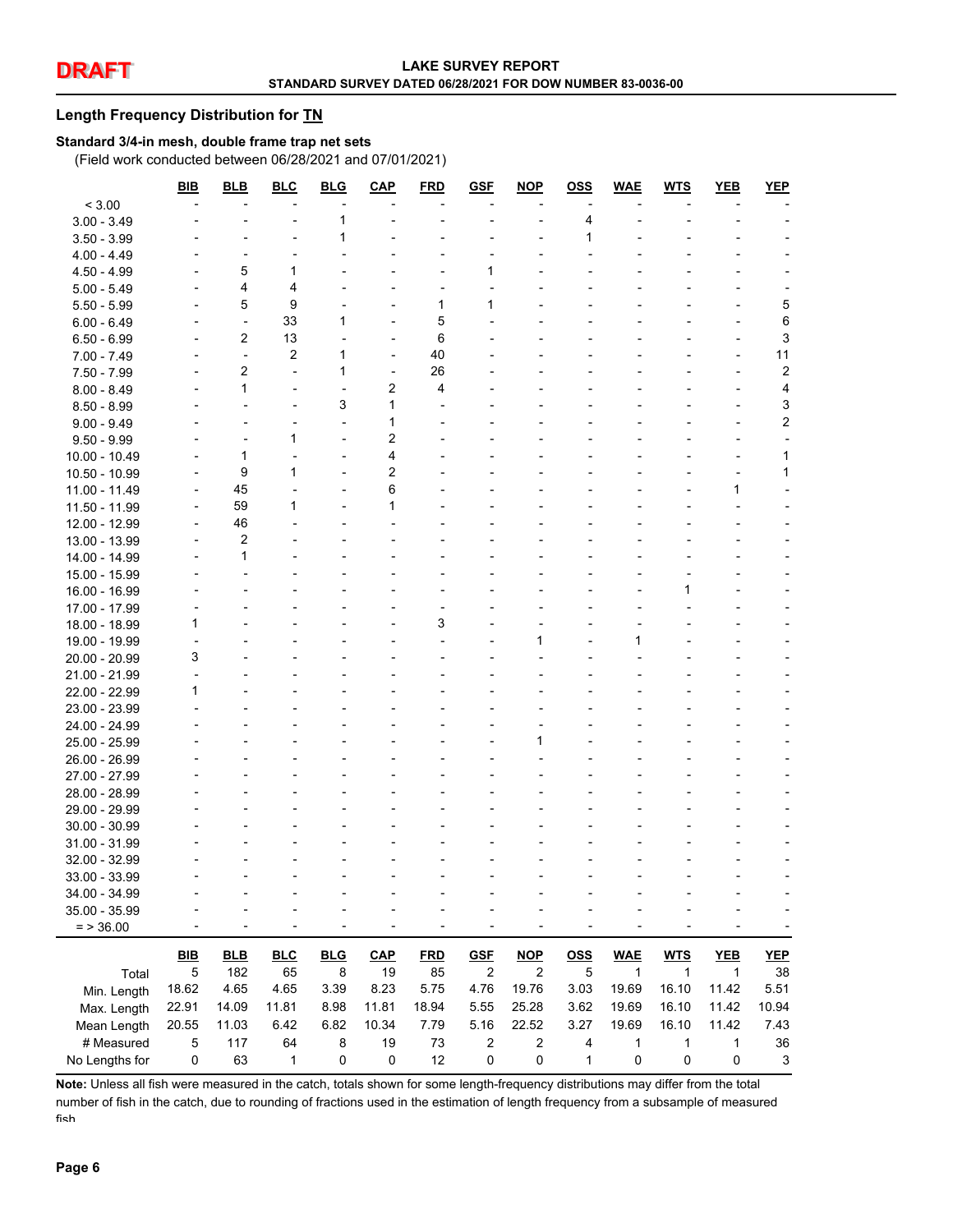# **DRAFT LAKE SURVEY REPORT STANDARD SURVEY DATED 06/28/2021 FOR DOW NUMBER 83-0036-00**



### **Other Species**

| Gear<br>Type (1) | <b>Other Species (Gender) (2)</b> | Total<br><b>Num</b> | Number<br>Measured | Length (inches)<br>Min - Mean - Max | Number<br>Weighed | Weight (pounds)<br>Min - Mean - Max |
|------------------|-----------------------------------|---------------------|--------------------|-------------------------------------|-------------------|-------------------------------------|
| ΤN               | <b>Painted Turtle</b>             | 30                  |                    | N/A                                 |                   | N/A                                 |
|                  | <b>Snapping Turtle</b>            | 11                  | 11                 | $9.45 - 13.81 - 16.54$              |                   | N/A                                 |

#### **(1) Key to sampling gear abbreviations:**

TN = Standard 3/4-in mesh, double frame trap net sets

**(2) Gender:** If identified and reported.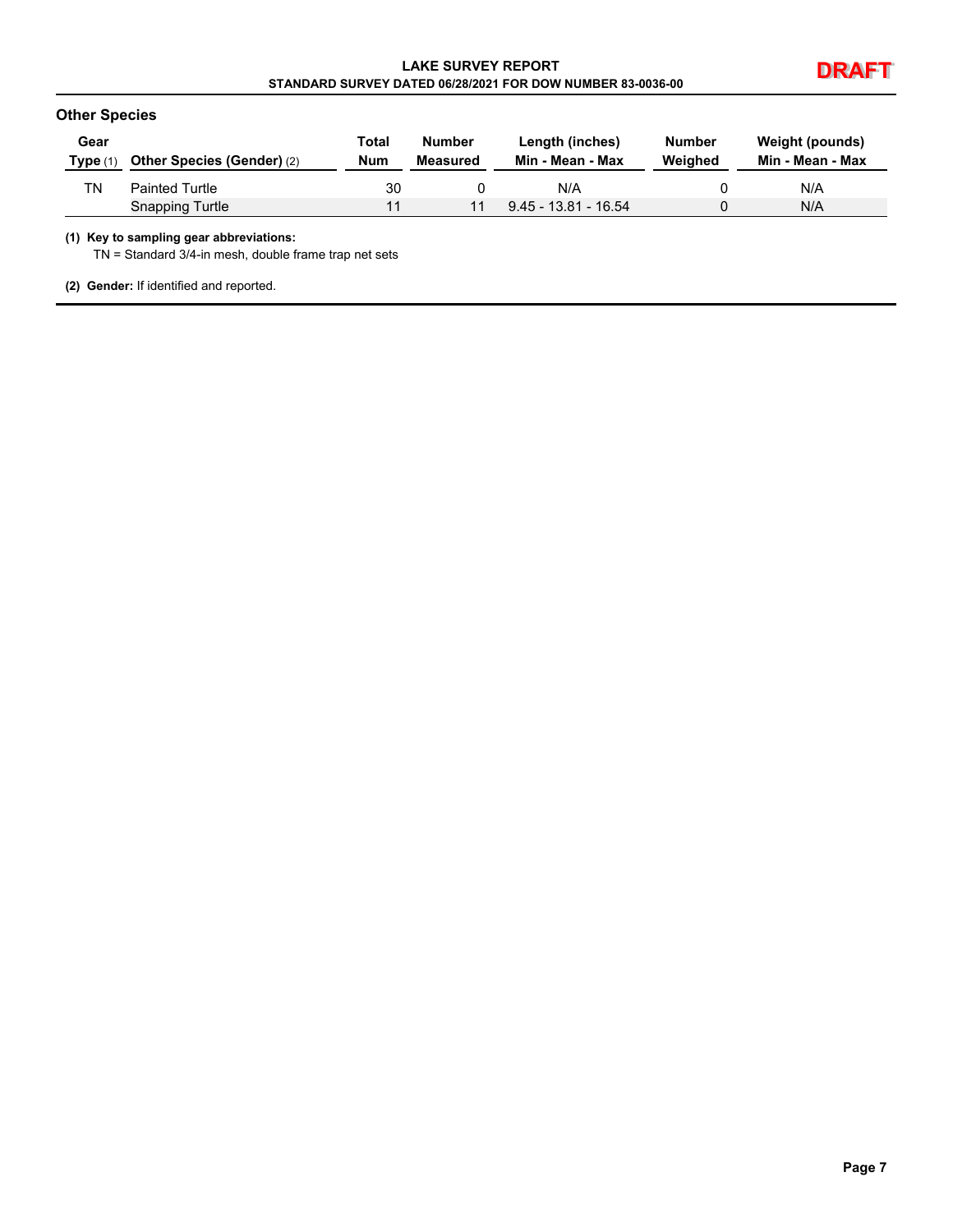**Approval Dates And Notices**

Date Approved By Windom Area Fisheries Supervisor:

Date Approved By Southern Region Fisheries Manager:

**This DRAFT VERSION of the Lake Survey Report contains preliminary data (as of 07/01/2021), and is therefore subject to change at any time.**



Minnesota Department of Natural Resources



By accepting the data in this report, the user agrees the data will be used for personal benefit and not for profit. Any other uses or publication of the data needs the consent of the Department. The Minnesota Department of Natural Resources assumes no responsibility for actual or consequential damage incurred as a result of any user's reliance on the data.

Lake Survey Report revision: 20210209-RJE. Data Date: 07/01/2021 at 3:29 pm .